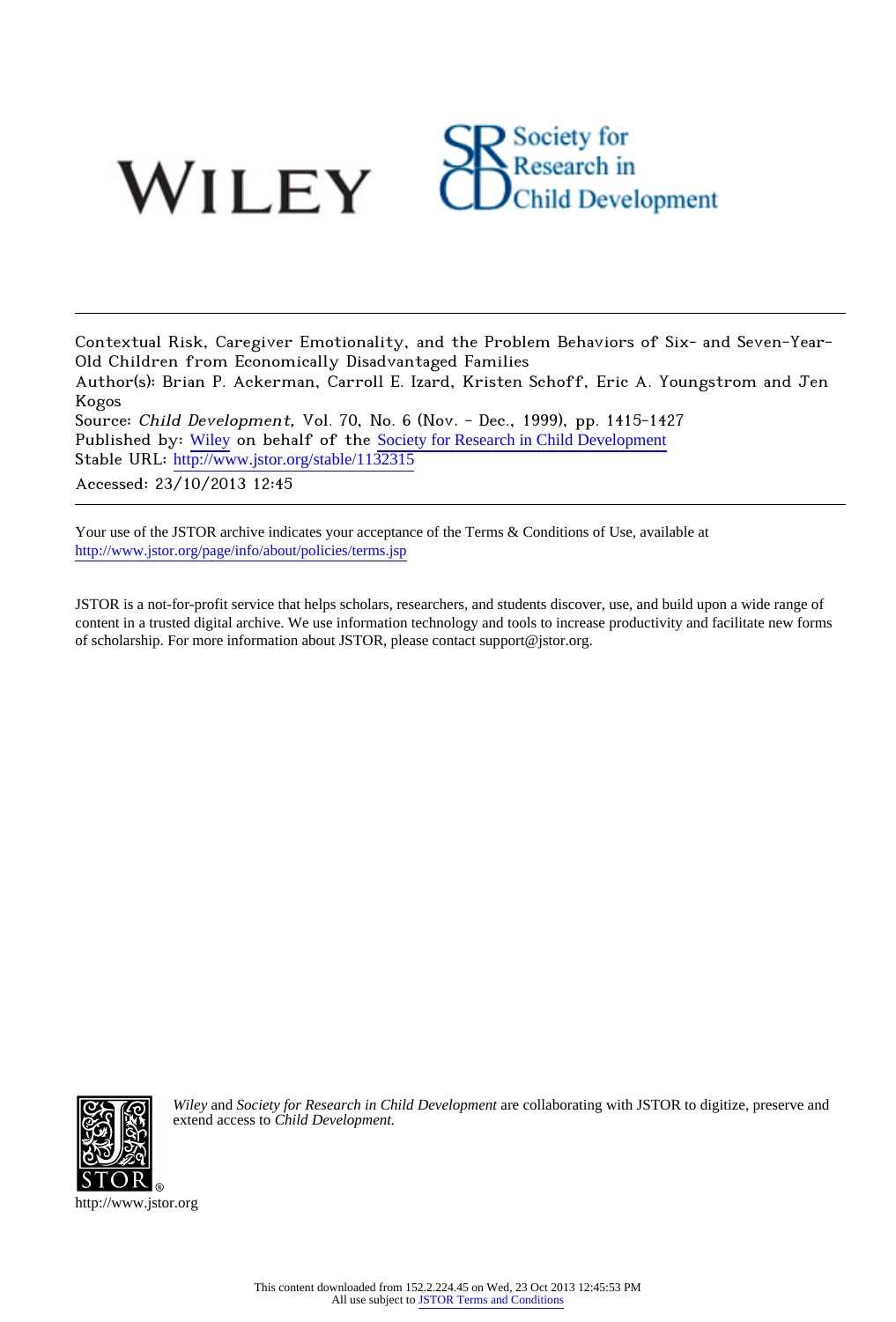# **Contextual Risk, Caregiver Emotionality, and the Problem Behaviors of Six- and Seven-Year-Old Children from Economically Disadvantaged Families**

**Brian P. Ackerman, Carroll E. Izard, Kristen Schoff, Eric A. Youngstrom, and Jen Kogos** 

**This study explored the relations between additive and cumulative representations of contextual risk, caregiver emotionality, child adaptability, and teacher reports of the problem behaviors of 6- and 7-year-old children (N = 155) from economically disadvantaged families. The results showed relations between both risk representations and child problem scores and provided evidence that the relation for cumulative risk may be moderated by caregiver negative emotionality and caregiver positive emotionality and partially mediated by child adaptability. The results suggest the importance of exploring alternative representations of contextual risk and the conditions under which contextual risk influences child behavior.** 

# **INTRODUCTION**

**Economic disadvantage is associated with a multitude of family factors that pose risks for children's normative development (Chase-Lansdale & Brooks-Gunn, 1995; Fitzgerald, Lester, & Zuckerman, 1995). Poverty cofactors include both contextual variables and more proximal family process variables. The contextual variables shape family interactions over the child's lifetime and include factors such as parent criminality and mental illness, parent educational attainment, and frequent changes of residence. Family process variables influence and reflect immediate parent-child interactions (Dodge, Pettit, & Bates, 1994) and include caregiver emotionality, family conflict, discipline practices, and child temperament.** 

**In this study, we explored the relation between contextual risk and teacher reports of the problem behaviors of 6- and 7-year-old children from economically disadvantaged families. Focal issues concerned the relative usefulness of cumulative and additive factor models of contextual risk in predicting children's problem behaviors, and the moderating and mediating roles of caregiver negative and positive emotionality and child temperamental adaptability. The focus was narrowed to disadvantaged families to explore the diversity among such families (Coll et al., 1996). In studies examining contextual adversity with more heterogeneous samples, the relations among family income and poverty cofactors prohibit a close examination of the wide range of adversity associated with economic disadvantage. In addition, the moderating and mediating functions of caregiver and child variables may differ with economic resources (Baldwin et al., 1993; Deater-Deckard, Dodge, Bates, & Pettit, 1996).** 

**Models of Contextual Risk** 

**An additive factor model of contextual risk examines the unique relations between multiple aspects of environmental adversity and child problem behaviors. Such an approach facilitates the search for relations between individual contextual variables and indexes of specific adjustment problems. For example, Duncan and Brooks-Gunn (1997) found that family income relates specifically to cognitive ability and academic achievement but not to social functioning. Miller and Davis (1997) and Pungello, Kupersmidt, Burchinal, and Patterson (1996) also found specific relations between income levels and child academic achievement. In contrast, mother's years of schooling and family structure relate more strongly to the social functioning of young children (Hanson, McLanahan, & Thomson, 1997; McLanahan & Sandefur, 1994).** 

**Additive factor models have disadvantages, however, in that contextual factors usually do not occur in isolation (Brooks-Gunn, Klebanov, Liaw, & Duncan, 1995; Rutter, 1990; Sameroff, Seifer, & Bartko, 1997), individual factors usually account for a small proportion of the variance in child outcomes (Liaw & Brooks-Gunn, 1994; Sameroff et al., 1997), and power limitations may restrict the number of factors that can be considered simultaneously. In addition, individual factors often lack specificity in distinguishing aspects of social functioning (Fergusson, Horwood, & Lynskey, 1994; Seifer, Sameroff, Baldwin, & Baldwin, 1992).** 

**Cumulative risk indexes may fare better in predicting child maladaptation and serious developmental problems. Cumulative indexes add cofactors (i.e., risk indicators), thereby representing contextual risk with** 

**<sup>?</sup> 1999 by the Society for Research in Child Development, Inc. All rights reserved. 0009-3920/99/7006-0011**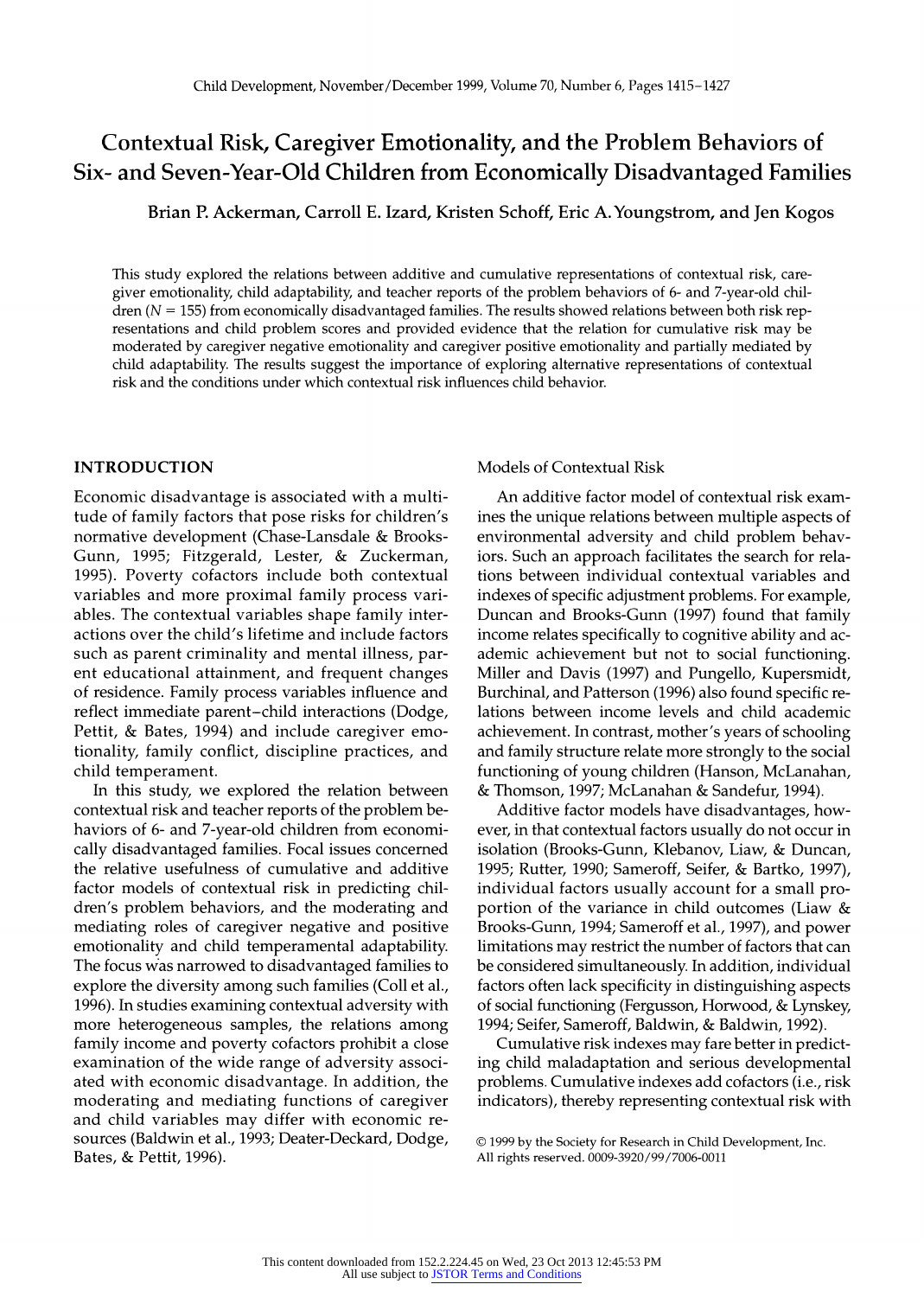**a single index. The assumption is that child maladaptation varies with the number of factors rather than the type of factor. Thus, the cumulative index approach forfeits identification of specific relations between contextual factors and child outcomes.** 

**Some evidence supports this assumption. For communities in London and the Isle of Wight, for example, Rutter and his colleagues (Rutter, Cox, Tupling, Berger, & Yule, 1975; Rutter, Yule, et al., 1975) found that the presence of two or more indicators of family adversity was associated with a two- to fourfold increase in child behavior problems. Sanson, Oberklaid, Pedlow, and Prior (1991) found a similar result for Australian children, and Fergusson et al. (1994) found a relation between levels of family adversity representing 39 variables and the multiple behavior problems of New Zealand adolescents. Other researchers also have found associations between cumulative risk levels and academic achievement and behavioral adaptation for American children (Brooks-Gunn et al., 1995; Haapasalo & Tremblay, 1994; Luster & McAdoo, 1994; Pungello et al., 1996; Shaw, Vondra, Hommerding, Keenan, & Dunn, 1994; Thornberry, Smith, & Howard, 1997). Sameroff and colleagues (Sameroff, Seifer, Baldwin, & Baldwin, 1993; Sameroff et al., 1997), for instance, have shown that an index representing 10 aspects of family adversity explained up to 50% of the variance in intellectual outcomes and 25% of the variance in measures of social competence for children from the Rochester Longitudinal Study (RLS). In general, the findings from these studies suggest that child maladaptation often is a product of multiple environmental risk factors, and that cumulative indexes may be useful in representing contextual risk when the number of contextual variables is large.** 

**A disadvantage of a cumulative index approach is that the indexes often include indicators representing both contextual variables and proximal process variables. For example, Sameroff et al. (1997) included maternal anxiety when the child was age 4 and maternal interactions with the infant child among the 10 indicators of cumulative risk for 13-year-old outcomes, and Fergusson et al. (1994) included six aspects of childrearing practices in the risk index for adolescent problem behaviors. The limitation of these broad risk indexes is that they are not informative about how contextual adversity translates into child outcomes or about the situations in which cumulative risk may or may not relate to these outcomes. We addressed these issues by narrowing the focus of our cumulative index to the contextual variables alone (e.g., parent antisocial behavior, years of parent schooling, number of residence moves, etc.). Distinguishing between**  **contextual risk factors and proximal variables enabled examination of processes that moderate or mediate the relation between contextual risk and child outcomes.** 

# **Caregiver Emotionality**

**It is well-documented that potential mediators of the relation between contextual risk and child outcome include caregiver mood, family conflict, and parenting practices. Conger, Patterson, and Ge (1995), McLoyd, Jayaratne, Ceballo, and Borquez (1994), and others (cf. Sampson & Laub, 1994) have shown that the influence of economic adversity on child outcomes is mediated through parent dysphoric mood and conflict among family members. Similarly, Baldwin et al. (1993) argue that caregiver affect is a pathway for the indirect effects of distal factors on child mental health.** 

**For our disadvantaged sample, we focused on caregiver negative and positive emotionality as potential moderators of the relation between cumulative risk and child problem behavior. We hypothesize moderation rather than mediation because we evaluate relatively enduring aspects of caregiver emotionality for families experiencing chronic disadvantage rather than mood dysphoria resulting from a discrete economic downturn. Indeed, for our sample, the life events contributing to contextual risk may represent selective effects of the chronically high negative emotionality of the caregiver (Lorenz et al., 1997).** 

**Our assumption is that emotionality of the caregiver strongly influences the family emotional climate that the child experiences, and frames all caregiverchild interactions (Ackerman, Abe, & Izard, 1998; Izard, 1972; Izard, Libero, Putnam, & Haynes, 1993). Chronic negative emotionality, in particular, provides a hostile and critical context for child behavior (Campbell, Pierce, March, Ewing, & Szumowski, 1994; Campbell, Pierce, Moore, Marakovitz, & Newby, 1996; Harnish, Dodge, & Valente, 1995) that may undermine the growth of self-regulatory processes (Cummings & Davies, 1996). This kind of parent variable may dominate other risk factors, especially for economically disadvantaged families (Shaw, Owens, Voridra, Keenan, & Winslow, 1996). Accordingly, we hypothesize that contextual risk may relate relatively weakly to the problem behaviors of children from families with an enduring emotional climate that is intensely negative. Contextual risk may relate more strongly to child behavior in less negative situations.** 

**High positive emotionality, in contrast, may protect children from contextual risk. Gottman and his colleagues (Gottman, Katz, & Hooven, 1996; Wilson & Gottman, 1996) argue that positive emotionality**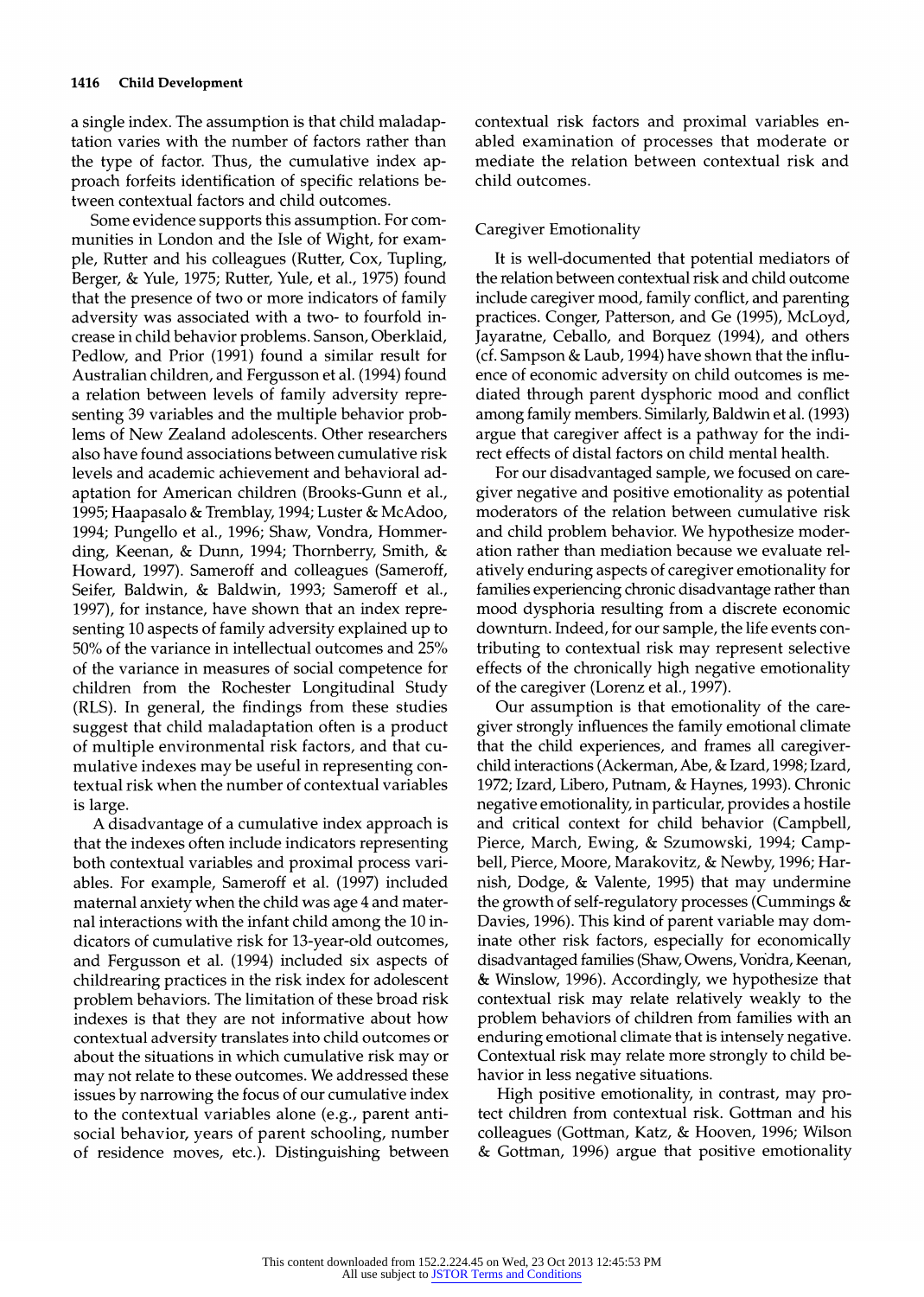**has an especially strong protective influence for children living in adverse environments, and Baldwin et al. (1993) found that maternal positive affect had a significant influence on outcomes for children from the RLS. A caregiver high in positive emotionality is likely to provide a warm, supportive, and empowering context for children's attempts to control themselves and their environment (Pettit, Bates, & Dodge, 1997). In the present study, evidence for protection from contextual risk would be that the relation between higher cumulative risk and child problem behaviors is muted in the presence of high positive emotionality of the caregiver. Few researchers have examined factors that protect against the influence of cumulative risk (cf. Baldwin et al., 1993; Fergusson & Lynskey, 1996; Seifer et al., 1992) or examined the influence of caregiver positive emotionality on the behavior of children from economically disadvantaged families.** 

# **Child Adaptability**

**Barocas et al. (1991) showed that attentional characteristics mediated the relation between cumulative risk and child outcomes for preschool children from the RLS. Most researchers, however, have not examined the relation between contextual risk and proximal child cofactors. We follow the lead of Barocas et al. by examining the potential mediational role of temperamental adaptability. The logic is based on two assumptions. The first is that adaptability indexes an aspect of self-regulation involving stress reactivity (Rothbart & Ahadi, 1994; Rothbart & Bates, 1997). The second is that chronically stressful and chaotic environments compromise the development of selfregulation processes in young children (Cummings & Davies, 1996; Levine & Wiener, 1989). Thus, temperamental adaptability may be one mechanism linking contextual risk and problem behavior in school.** 

#### **Research Plan**

**In this study, we developed a narrow cumulative index of contextual risk for 6- and 7-year-old children from economically disadvantaged families. The goals were to explore the relations among additive factor and cumulative index representations of contextual risk, caregiver emotionality, and child adaptability in predicting teacher reports of children's problem behaviors. Our focal hypotheses were that both representations will account for significant variance in child problem behavior scores, that the cumulative index will distinguish children with serious levels of problem behaviors, and that the relation between the**  **cumulative index and problem behaviors will be moderated by caregiver negative emotionality, and caregiver positive emotionality, and mediated in part by the child's temperament adaptability.** 

# **METHOD**

#### **Participants**

**The sample consisted of 155 first-grade children and their caregivers. About 51% of the children were female, 74% were African American, 20% were European American, and 4% were Latin American. The mean age of the children was 84 months (range = 72- 91). The primary caregivers were biological mothers of the child (94%) or an adult female relative (usually a grandmother) of the child. All caregivers were native English speakers.** 

**Self-reports by the caregiver showed that the mean family earned income was about \$18,000 (SD = \$13,900), with a mean per capita income of about \$3,300. Family earned income included the estimated earned incomes of all adults living with the primary caregiver. Our families averaged about three children**   $(M = 2.97, SD = 1.54)$ . These statistics suggest that a **large proportion of the families in the sample were poor or "near-poor." The 1994 poverty threshold was \$15,081 (per capita = \$3,770) for a family of three children and one adult, and the threshold was \$17,686 for a family of three children and two adults (Hernandez, 1997).** 

#### **Procedure**

**Caregivers participated in structured interviews when the children were in preschool and again when they were in first grade. The first-grade interview is the primary source of information about contextual risk for the present study because it probed economic and family history information. We recruited the children and families from eight Head Start centers, and the children attended first grade in 48 elementary schools in northern Delaware. The first-grade interviews took place primarily in the elementary schools and occurred during the months of January through June of 1996 and 1997. Approximately half of the sample participated during each year. Each caregiver completed child and family questionnaires with the help of trained research assistants who read the questionnaires out loud. We completed missing questionnaires by telephone interview. All teacher reports were self-administered and were collected principally through the mail. We paid caregivers \$25 and teachers \$50 for each child assessment.**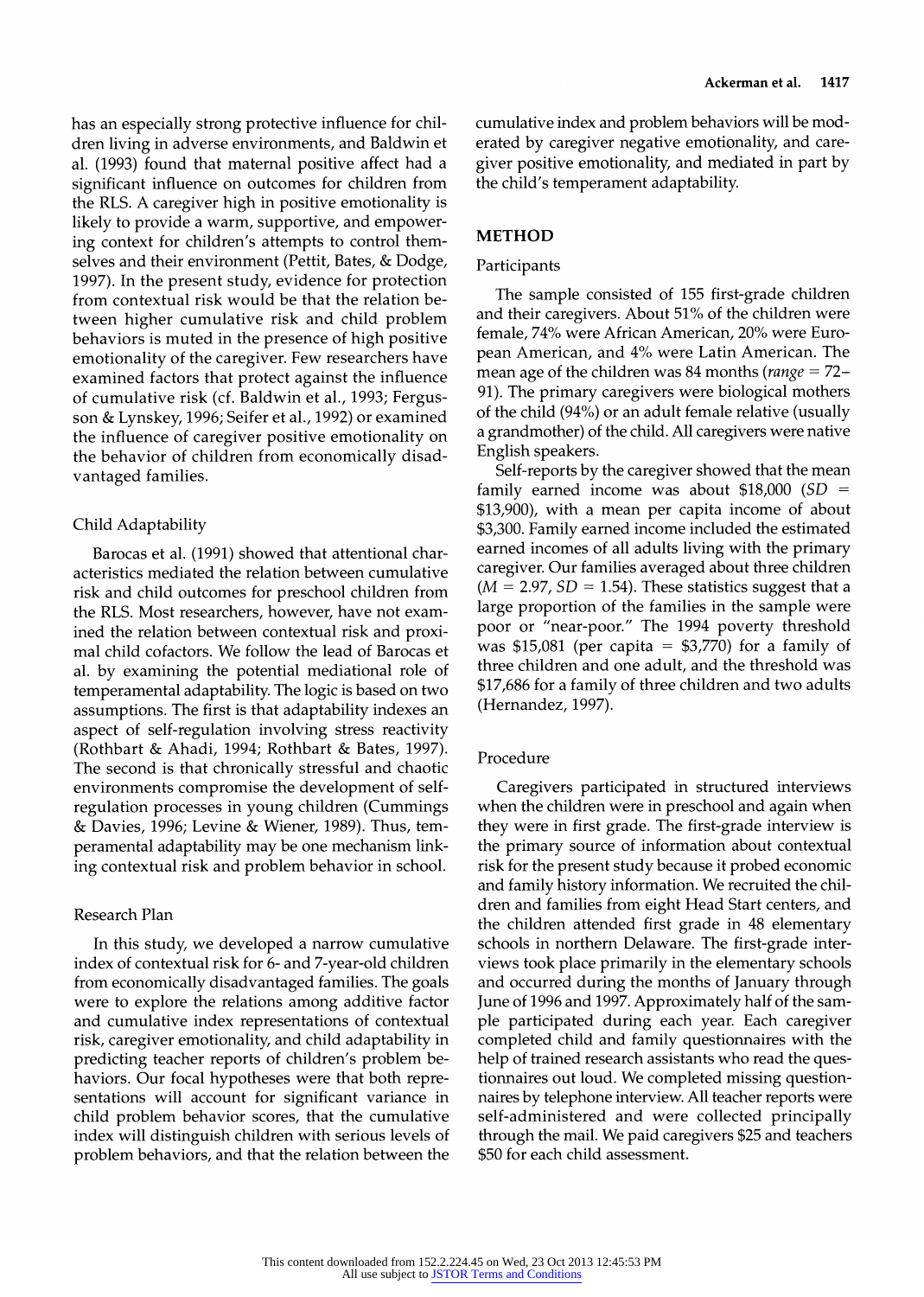# **Measures of Contextual Risk**

**Demographic interview. Caregivers participated in a structured demographic interview at the first-grade assessment. The interview consisted of 30 questions requesting such information as residence (i.e., by address) and relationship changes prior to and since the preschool assessment; number and ages of children in the family; number, names, occupations, and estimated earned income of residential adults; and welfare enrollment. We had collected some of the same information at the preschool assessment (except income information) and used the duplicate residence and relationship information as reliability checks. We found few inconsistencies. For example, information about the number of residence changes (by address) prior to the preschool assessment differed between the preschool and first-grade assessments in only four instances. We resolved these inconsistencies by using the information from the preschool report.** 

**Family history interview. Caregivers reported about the family history of psychiatric and behavior problems. The structured interview involved completing a grid with a list behavior problems in the left-hand column and a list of biological relatives across the top row. The behavior problems included learning disabilities, dropping out of school, psychiatric episodes (e.g., clinical depression, schizophrenia), alcohol and drug abuse, and antisocial behavior (e.g., domestic and other violence, thefts). The biological relatives included the index child, biological mother, father, grandparents, and siblings.** 

**Life Events Survey. We obtained information about negative life events from a modified version of the Life Events Survey (Sarason, Johnson, & Siegel, 1978) given at both the preschool and first-grade assessments. This survey consisted of a 33-item checklist about events that may have happened to the caregiver within the six months prior to the survey. For our sample, the most common negative events were the death or serious illness of relatives and close friends (30% and 31%, respectively, for the preschool and firstgrade assessments) and job and income loss (35% and 38%, respectively). Other events included marital discord and separation from a relative.** 

**Cumulative risk index. The cumulative index is the number of contextual risk factors derived from the demographic interview, family history interviews, and Life Events Survey (M = 3.42, SD = 1.82). Each of the 11 indicators has an inclusion criterion, and the score computed for each family reflects the number of indicators for which it met the criteria. The criterion for seven of the indicators was categorical (e.g., present/ absent) and was based on developmental theory that**  **identifies the factor as associated with an increased likelihood of behavior problems for children. These indicators are (1) antisocial behavior by a biological parent (antisocial, 43% of the sample), (2) alcohol or drug abuse by a biological parent (alcohol/drugs, 25%), (3) the child having lived with more than one family (families, 16%), (4) psychiatric episodes of a biological parent (psychiatric, 14%), (5) the primary caregiver being a high school dropout (school dropout, 30%), (6) family currently contains a single adult (single parent, 33%), and (7) family currently on welfare (welfare, 46%).** 

**For the four continuous variables, the inclusion criterion was statistical in that it occurred in 25% to 30% of the sample. This criterion is comparable to the mean likelihood of an indicator being present for the categorical variables (30%). The continuous variables are (1) four or more children in the family (children, 26%), (2) a sum of four or more negative life events (i.e., exclusive of the other risk indicators) reported on the two Life Events Surveys given at the preschool and first-grade assessments (negative events, 30%), (3) three or more changes in caregiver intimate relationships during the child's lifetime (relationships, 25%), and (4) four or more changes of family residence (residences, 25%).** 

# **Family Measures**

**Caregiver emotionality. The Differential Emotions Scale (DES-IV; Izard et al., 1993) measured caregiver**  negative emotionality ( $M = 58.66$ ,  $SD = 15.87$ ) and **positive emotionality (M = 31.4, SD = 4.72). The DES-IV is a self-report questionnaire in which individuals estimate the prevalence of each emotion in their daily lives on 5-point frequency scales. The frequency scales range from "rarely or never" to "very often." The negative emotionality composite reflects nine 3-item scales. One scale assessed inner-directed hostility, and eight scales assessed discrete negative emotions including anger, disgust, contempt, sadness, fear, shame, guilt, and shyness. The positive emotionality composite reflects three discrete emotion scales that assess the emotions of joy, surprise, and interest. The average two-month test-retest reliability coefficient was .68 for the nine negative affect scales in Izard et al. (1993) and was .67 for the three positive emotions. The correlations for the measures for the preschool assessment and the first-grade assessment (two years later) were rs = .60 and .40, ps < .001, for the negative emotionality and positive emotionality composites, respectively. In addition, selected aggregates of the negative emotions in the present study also correlated significantly with measures tapping overlapping as-**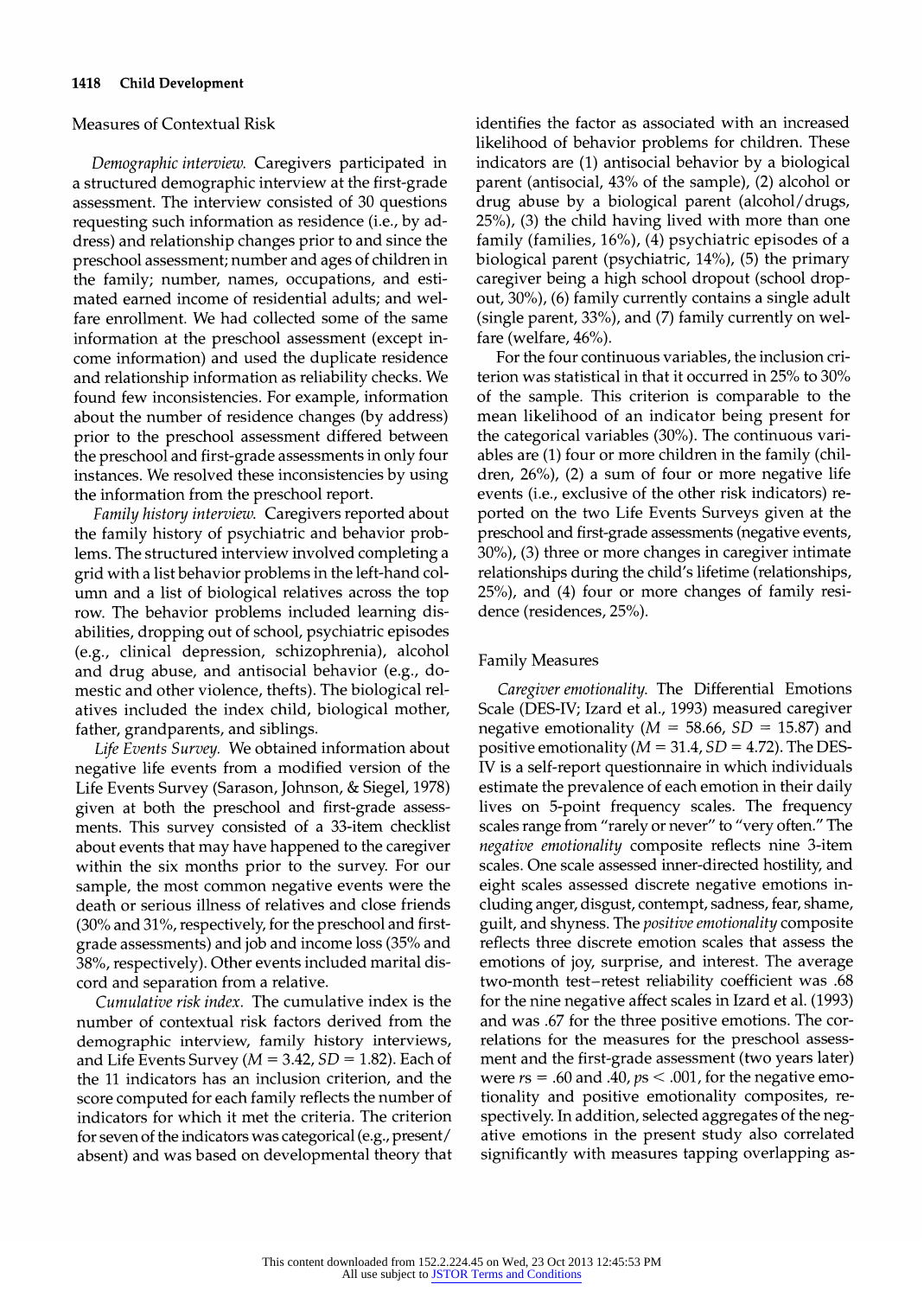**pects of emotionality. For example, the aggregate of the six scales reflecting anxiety and depressive symptomatology (i.e., sadness, fear, shame, guilt, shyness, and inner-directed hostility) correlated significantly,**   $r(154) = .59, p < .001$ ) with scores on the Beck De**pression Inventory (Beck & Steer, 1987). Similarly, the aggregate of the three scales reflecting hostility (anger, disgust, and contempt) correlated significantly with**  the hostility/aggression scale,  $r(154) = .47$ ,  $p < .001$ ) **on the Zuckerman-Kuhlman 5-factor personality inventory (Zuckerman, Kuhlman, Joiremen, Teta, & Kraft, 1993).** 

**Child adaptability. The Behavioral Style Questionnaire (BSQ; McDevitt & Carey, 1978) provided the measure of child adaptability for the present study. The BSQ contains 112 items that reflect nine empirically derived dimensions of child temperament. One dimension concerns adaptability (M = 3.16, SD = .71). The caregiver rated the frequency of the child's behaviors on a 6-point Likert scale from "almost never" to "almost always." McDevitt and Carey report a test-retest reliability coefficient of .89 on the BSQ total score. The adaptability scales from the preschool and first-grade assessments correlated signifi**cantly,  $r(154) = .56$ ,  $p < .001$ ).

# **Child Outcome**

**The total problem behavior score (M = 37.56, SD = 28.08) on the Teacher Report-Form of the Child Behavior Checklist (CBCL; Achenbach, 1991) was the measure of first-grade problem behaviors. The total problem behavior score reflects the scores on items from scales tapping aggressive behavior, delinquent behavior, withdrawn behavior, anxious/depressed behavior, somatic complaints, social problems, thought problems, and attention problems. We chose the total** 

**problem score because it is a nonspecific measure of child functioning in school, which makes the measure suitable for assessing general relations between contextual adversity and children's school adaptation. Achenbach (1991) reports excellent test-retest reliability for the CBCL, and the bibliography of Brown and Achenbach (1993) includes more than 1000 studies that have used the CBCL in various forms.** 

# **RESULTS**

#### **Additive Factor Model**

**Table 1 shows the bivariate correlations among the 11 contextual risk indicators and child total problem scores. The risk indicators are binomial, which means that the correlations may be attenuated somewhat. We explored the additive relations with a hierarchical regression. The first block of variables concerned caregiver negative emotionality, caregiver positive emotionality, and child adaptability; the second block contained the 11 risk indicators. The goal of the block order was to determine the effects associated with the risk indicators after controlling for the proximal family variables. We did not have sufficient power to test for interactions among the risk indicators and proximal variables.** 

**As shown in Table 2, the model was significant,**   $F(14, 132) = 2.74, R^2 = .23, p < .01,$  and both blocks ac**counted for significant change in variance. Table 2 also shows the unique effects (i.e., squared semipar**tial correlations) for each variable. The  $\beta$  values are **standardized in this table and the other tables. Alcohol/ drugs was the only individual risk indicator account**ing for significant unique variance  $(R^2 = .02)$ .

**The patterns of intercorrelations in Table 1 and the regression results suggest the possibility that the risk** 

**Table 1 Correlations among the Risk Indicators and Total Problems (N = 155)** 

| Variable |                    |         | $\overline{2}$ | 3       | $\overline{4}$ | 5       | 6      | 7      | 8      | 9       | 10     | 11  | 12 |
|----------|--------------------|---------|----------------|---------|----------------|---------|--------|--------|--------|---------|--------|-----|----|
|          | 1. Antisocial      |         |                |         |                |         |        |        |        |         |        |     |    |
|          | 2. Alcohol/drugs   | $.45**$ |                |         |                |         |        |        |        |         |        |     |    |
|          | 3. Families        | $-.06$  | $-.10$         |         |                |         |        |        |        |         |        |     |    |
|          | 4. Children        | $-.02$  | $-.01$         | $-.18*$ |                |         |        |        |        |         |        |     |    |
|          | 5. Negative events | $.23**$ | $.15*$         | $-.07$  | $-.01$         |         |        |        |        |         |        |     |    |
|          | 6. Psychiatric     | $.20**$ | $.19**$        | .05     | $-.14*$        | $.19**$ |        |        |        |         |        |     |    |
|          | 7. Relationships   | $.21**$ | $.13*$         | .04     | $-.11$         | .09     | .09    |        |        |         |        |     |    |
|          | 8. Residences      | $.15*$  | .11            | .12     | .08            | $.18*$  | .07    | $.17*$ |        |         |        |     |    |
|          | 9. School dropout  | .00     | .08            | .03     | .12            | .05     | $-.01$ | $-.12$ | $-.04$ |         |        |     |    |
|          | 10. Single parent  | .00     | $-.08$         | $-.07$  | $-.05$         | $-.17*$ | .01    | .12    | $-.07$ | .00     |        |     |    |
|          | 11. Welfare        | $.17*$  | .00.           | $-.06$  | .09            | $-.09$  | .01    | .04    | .05    | $.23**$ | $.18*$ |     |    |
|          | 12. Total problems | $.32**$ | $.31**$        | $-.03$  | .00            | $.22**$ | .12    | $.19*$ | $.15*$ | .13     | .01    | .10 |    |

 $* p < .05; ** p < .01.$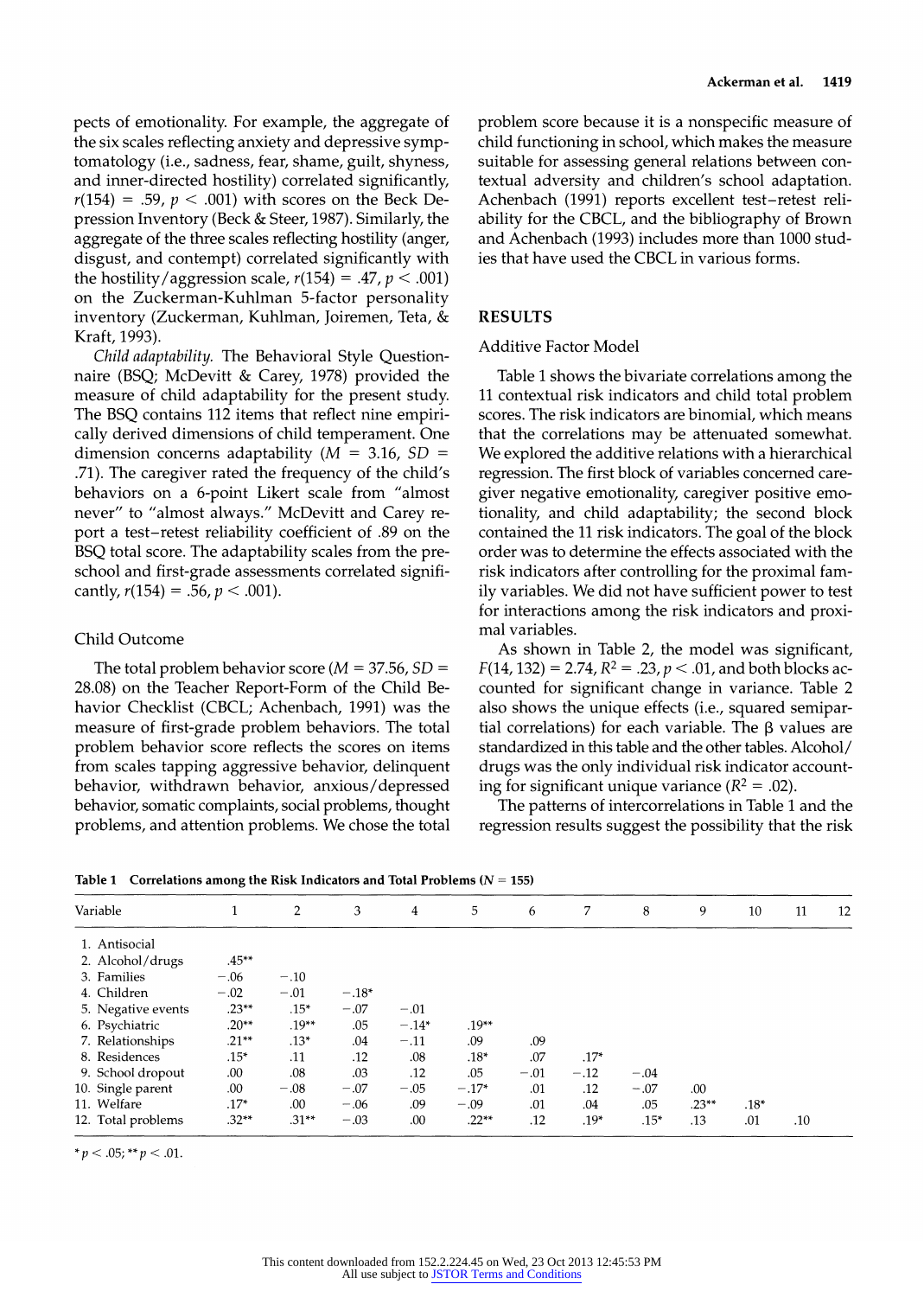| Variable              | Bª     | $sR^2$  | $R^2$ ch | df      | Fch      |
|-----------------------|--------|---------|----------|---------|----------|
| 1 Proximal            |        |         | .10      | 3, 143  | $5.10**$ |
| Negative emotionality | .09    | .01     |          |         |          |
| Positive emotionality | $-.09$ | .01     |          |         |          |
| Child adaptability    | .25    | $.06**$ |          |         |          |
| 2 Risk indicators     |        |         | .13      | 11, 132 | 1.99**   |
| Antisocial            | .16    | .02     |          |         |          |
| Alcohol/drugs         | .18    | $.02*$  |          |         |          |
| Families              | $-.05$ | .00     |          |         |          |
| Children              | $-.01$ | .00     |          |         |          |
| Negative events       | .12    | .01     |          |         |          |
| Psychiatric           | $-.05$ | .00     |          |         |          |
| Relationships         | .05    | .00     |          |         |          |
| Residences            | .01    | .00     |          |         |          |
| School dropout        | .08    | .00     |          |         |          |
| Single parent         | .01    | .00     |          |         |          |
| Welfare               | .02    | .00     |          |         |          |
| Model                 |        |         | .23      | 14, 132 | $2.74**$ |

**Table 2 Summary of the Regression of Total Problem Scores on the Proximal Variables and Risk Indicators** 

**<sup>a</sup>values are standardized.** 

 $\dot{p}$  < .05; \*\*  $p$  < .01.

**indicators co-occurred differentially and that particular groupings of the variables related differentially to children's problem behaviors. We examined this possibility with a principal components factor analysis with a varimax rotation. The results yielded five factors with eigenvalues >1.0. We then regressed children's total problem scores on the factor scores. The regression equation was significant,**  $F(5, 149) = 6.68$ **,**  $R^2 = .18$ ,  $p < .001$ , and the results showed that the first **factor (i.e., with the highest eigenvalue) accounted for significant unique variance,**  $\beta$  **= .40,**  $R^2$  **= .16. The variance associated with the other factors ranged from .00 to .02 and was not significant in any case. In the first factor, the item loadings were highest for alcohol/drugs (.77), antisocial behavior (.75), negative life events (.53), and psychiatric episodes (.49). The loadings for the other variables on the first factor**  ranged from  $.24$  to  $-.20$ , though these variables had **high loadings on at least one other factor. For example, the loadings of school dropout and welfare, re**spectively, were  $.05$  and  $-.08$  on the first factor and **.77 and .70 on the third factor. This analysis shows that four variables in particular tended to co-occur and accounted for most of the variance in children's total problem scores.** 

#### **Cumulative Risk Model**

**The left columns of Table 3 show the numbers and percentages of families at each level of cumulative** 

**Table 3 Number of Families, Mean Total Problem Scores, and Percentages of Children in the Clinical Range for Each Level of Cumulative Risk** 

|                        |     |       |      |      | Clinical<br>Range |          |  |
|------------------------|-----|-------|------|------|-------------------|----------|--|
| <b>Risk</b><br>Factors | N   | $\%$  | Mean | SD   | $\boldsymbol{n}$  | $\%$     |  |
| 0                      | 8   | 5.2   | 21.1 | 22.9 | 0                 | $\Omega$ |  |
| 1                      | 14  | 9.0   | 16.4 | 16.9 | 0                 | 0        |  |
| 2                      | 35  | 22.6  | 36.1 | 24.3 | 8                 | 22.9     |  |
| 3                      | 26  | 16.8  | 30.2 | 23.1 | 4                 | 15.4     |  |
| 4                      | 21  | 13.5  | 37.4 | 30.2 | 4                 | 19.0     |  |
| 5                      | 28  | 18.1  | 48.2 | 27.7 | 9                 | 32.1     |  |
| 6                      | 16  | 10.3  | 59.4 | 30.6 | 9                 | 56.3     |  |
| $7+$                   | 7   | 4.5   | 54.7 | 27.9 | 3                 | 42.9     |  |
| Sample                 | 155 | 100.0 | 38.1 | 27.9 | 37                |          |  |

**risk. We grouped scores of 7 and above as level 7. The fourth and fifth columns show the means and standard deviations of total problem scores for each level, and the right columns show the numbers and proportions (i.e., of the n at each level) of children in the clinical range of total problem scores. The criterion for clinical range is a standardized score (t score) >65. The table shows that higher levels of cumulative risk generally exceeded middle levels, and middle levels exceeded lower levels, in mean total problem scores and in the likelihood of children being in the clinical range.** 

**We tested the apparent relation between cumulative level and more serious levels of problem behaviors in two ways. First, a one-way analysis of variance showed that the cumulative index scores were higher**  for children in the clinical range ( $n = 37$ ,  $M = 4.41$ ,  $SD = 1.71$ ) than for the other children ( $n = 118$ ,  $M =$ **3.12, SD = 1.78). Second, a discriminant function analysis showed that the risk levels differed significantly in the likelihood of children being in the clini**cal range, Wilk's  $\lambda = .86$ ,  $\chi^2(7, N = 155) = 21.86$ ,  $p =$ **.003. The canonical correlation overall was .37.** 

**Table 4 shows the correlations among the cumulative index, the proximal variables, and child total** 

**Table 4 Correlations for the Cumulative Risk Index, Proximal Variables, and Child Total Problem Scores** 

| Variable                                                                                                                       |                                   |                            | З                |        | ↖ |
|--------------------------------------------------------------------------------------------------------------------------------|-----------------------------------|----------------------------|------------------|--------|---|
| 1. Cumulative index<br>2. Negative emotionality<br>3. Positive emotionality<br>4. Child adaptability<br>5. Total problem score | $.18*$<br>.01<br>$31**$<br>$37**$ | $-.06$<br>$.29**$<br>$16*$ | $-.08$<br>$-.12$ | $27**$ |   |

 $* p < .05; ** p < .01.$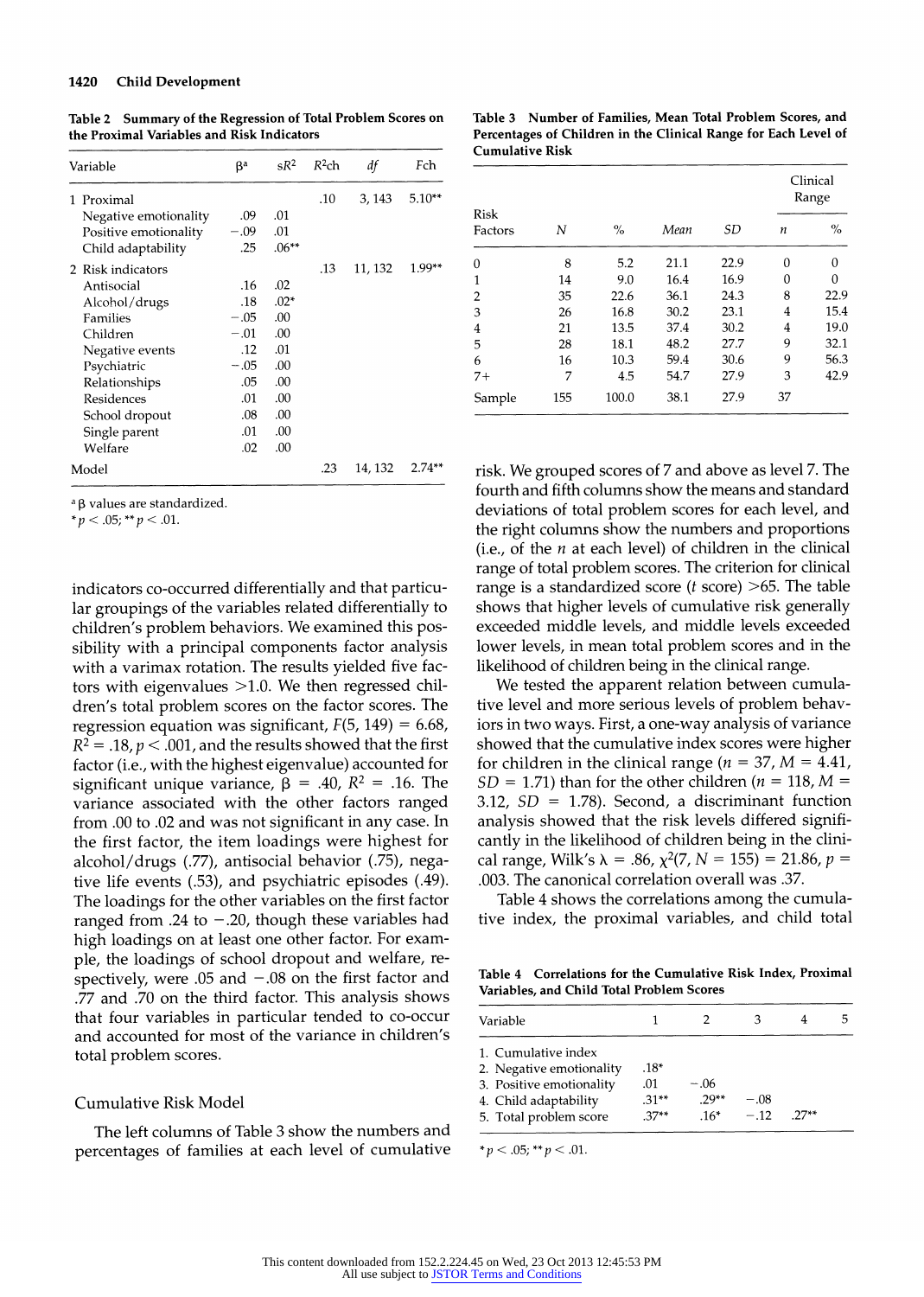**problem scores. Noteworthy in the table are the significant correlations among the index, child adaptability, and child problem scores. These correlations provide evidence for the feasibility of a mediational hypothesis among the variables.** 

**A hierarchical regression explored the relations among the variables. The first block contained the proximal variables, the cumulative index was second, and the third block contained the terms denoting the interactions of the cumulative index with the emotionality variables. Again the variables were ordered to determine the effects for the cumulative index after controlling for the proximal variables. Table 5 shows the results. The model as a whole was significant,**   $F(6, 140) = 5.98$ ,  $R^2 = .21$ ,  $p < .001$ , and all three blocks **accounted for a significant change in R2 (.10, .07, and .04, respectively).** 

**We interpreted the interactions in the manner recommended by Jaccard, Turrisi, and Wan (1990) for continuous variables. We computed conditional unstandardized P coefficients for the cumulative index**  at low  $(-1 S D)$ , medium (the mean), and high  $(+1$ **SD) values of the moderator variable. The results showed that the values decreased for increasing levels**  of negative emotionality (respective  $\beta$  values = 25.74, **23.30, and 20.85). This result indicates that the relation between the cumulative index and total problem scores was stronger for lower levels of caregiver negative emotionality than for higher levels. Similarly,**  the results showed decreasing β values for increasing levels of positive emotionality (respective  $\beta$  values = **16.80, 14.12, and 11.39). This result indicates that the relation between the cumulative index and total problem scores was weaker for higher levels of caregiver positive emotionality than for lower levels.** 

**We tested the hypothesis that child adaptability** 

**Table 5 Summary of the Regression of Child Total Problem Scores on the Cumulative Risk Index and Proximal Variables** 

| Variable                  | Bª      |         | $sR^2$ $R^2$ ch | df     | Fch             |
|---------------------------|---------|---------|-----------------|--------|-----------------|
| 1 Proximal                |         |         | .10             | 3, 143 | $5.10**$        |
| Negative emotionality (A) | .09     | .01     |                 |        |                 |
| Positive emotionality (B) | $-.09$  | .01     |                 |        |                 |
| Child adaptability (C)    | .25     | $.06**$ |                 |        |                 |
| 2 Risk indicators         |         |         | .07             |        | $1,142$ 11.63** |
| Cumulative index (D)      | .28     | $.07**$ |                 |        |                 |
| 3 Interactions            |         |         | .04             | 2.140  | $3.44*$         |
| $A \times D$              | $-.73$  | $.02*$  |                 |        |                 |
| $B \times D$              | $-1.20$ | $.03*$  |                 |        |                 |
| Model                     |         |         | .21             | 6, 140 | 5.98**          |

**<sup>a</sup>3 values are standardized.** 

 $* p < .05; ** p < .01.$ 

**partially mediated the relation between the cumulative index and child problem behaviors using the method suggested by Baron and Kenny (1986) with three independent regressions. The goals were (1) to show that variable A (cumulative index) relates to variable C (total problem scores), (2) to show that variable A relates to the mediating variable B (adaptability), and (3) to show that the relation of A to C is reduced in the presence of variable B, which also relates significantly to variable C. The results of the first equation showed that the cumulative index related significantly to child problem scores (** $R^2 = .14$ **). The second equation showed that the cumulative index**  related significantly to child adaptability  $(R^2 = .09)$ . In **the third equation, the squared partial correlation co**efficients were significant for both adaptability  $(R^2 =$ **.03) and the cumulative index (R2 = .09), but so was the reduction in variance explained by the cumulative**  index from the first equation  $(R^2 \text{ decrease} = .05)$ . These **results show covariation among the variables and some support for the partial mediation hypothesis.** 

# **DISCUSSION**

**This study explored the relation between contextual risk and the problem behaviors of 6- and 7-year-old children from economically disadvantaged families. We selected this economically narrow sample with the purpose of exploring the diversity among the families, and because the moderating and mediating functions of caregiver and child variables may differ with economic resources (cf. Baldwin et al., 1993; Deater-Deckard et al., 1996). The results suggest the usefulness of a cumulative index representation of contextual risk. Caregiver negative and positive emotionality may moderate the relation between cumulative risk and child problem behaviors, and child temperamental adaptability may partially mediate this relation.** 

# **Contextual Risk**

**Eleven indicators were used to index contextual risk. The indicators reflected contextual variables occurring over the child's lifetime that could influence family functioning, but they did not include proximal process variables potentially framing parent-child interactions. In this respect, our set of indicators differs from the broader sets employed by Sameroff et al. (1997), Fergusson et al. (1994), and others, that index global environmental adversity.** 

**Table 1 shows that the bivariate correlations among the indicators, and between the indicators and child total problem scores in school, generally were small. The size of these correlations may reflect our**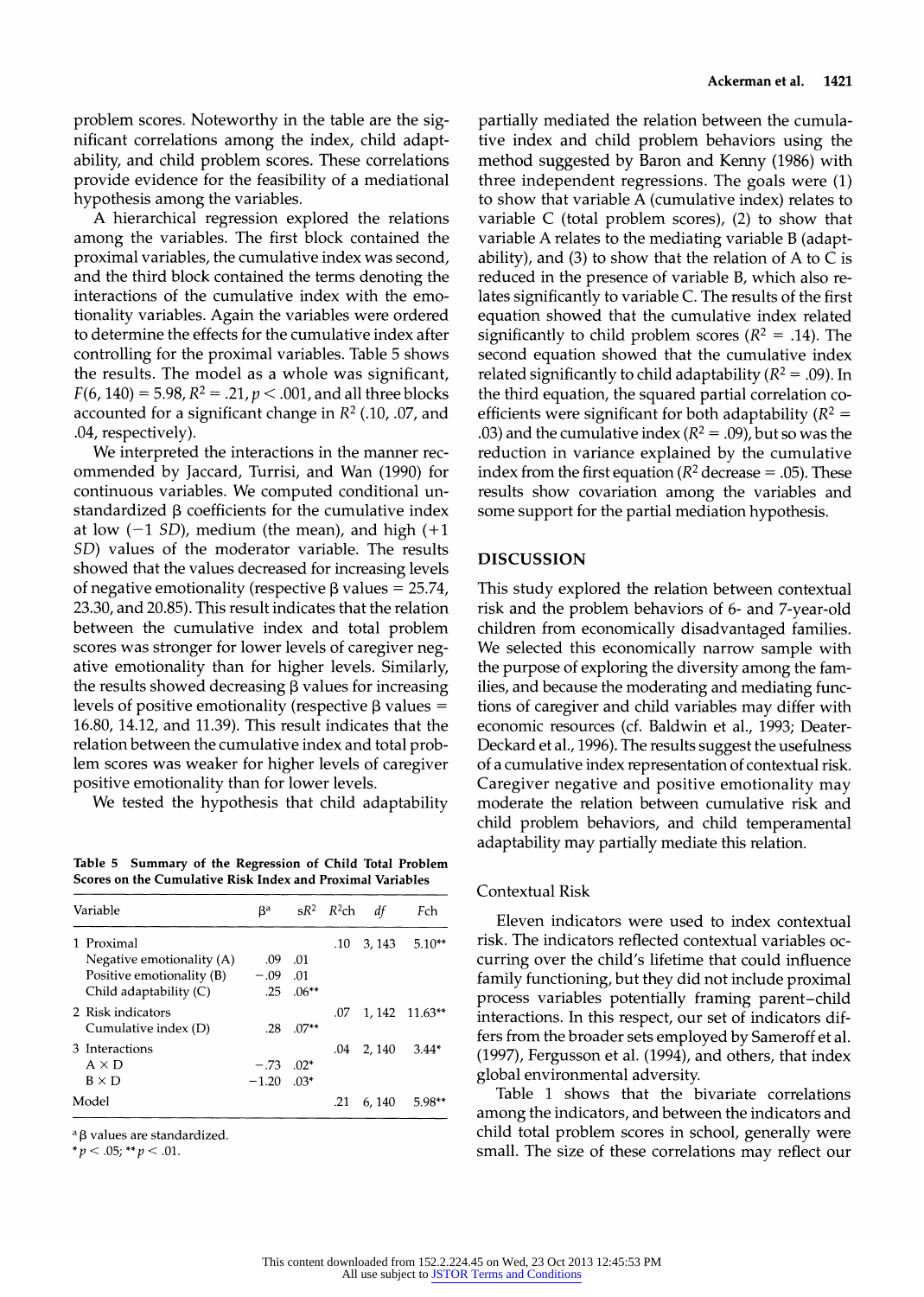**use of a relatively homogeneous sample of economically disadvantaged families, because the relations among poverty cofactors generally are stronger for more heterogeneous samples (cf. Sameroff et al., 1997). This difference suggests the importance of restricting the sample when exploring the diversity among disadvantaged families. For instance, the correlations suggest that single parenthood and the caregiver being a school dropout pose little unique risk for the children in our sample, though the risk status of these variables is well established elsewhere (cf. Astone & McLanahan, 1991; Duncan & Brooks-Gunn, 1997; McLanahan & Sandefur, 1994; Weinraub & Gringlas, 1995). Perhaps these variables are more normative for economically disadvantaged families than for more advantaged families (McLanahan, 1997; McLoyd, 1998), and the risk is due primarily to the association with income poverty (Brooks-Gunn, Duncan, & Maritato, 1997).** 

**One question of this study concerned how to represent contextual risk for the children of economically disadvantaged families. Adding individual variables and exploring unique effects furthers the important goal of isolating qualitatively distinct sources of contextual risk. The correlations in Table 1 support the feasibility of this approach by showing differences in the relations among the 11 contextual variables and child total problem scores. The approach also gains support from the finding that the risk indicator block (see Table 2) explained a significant and robust pro**portion of the variance  $(R^2 = .13)$  of the problem **scores after partialling the variance associated with the proximal variables.** 

**The results also suggest limitations of this additive factors approach. First, only one indicator (alcohol/ drugs) accounted for significant unique variance in total problem scores, and even this effect was weak (R2= .02). Second, single indicators were not associated with children in the clinical range of total problem scores, as shown in the right columns of Table 3. These results are consistent with the claims of Liaw and Brooks-Gunn (1994) and Sameroff et al. (1997) that individual risk factors lack power in explaining child problem behaviors in general, and usually do not predict serious levels of problem behaviors. Similarly, given the weak variable intercorrelations, the dis**crepancy of the block effect  $(R^2 = .13)$  and the unique **variance accounted for by individual variables in the block (R2 total = .05) provide evidence that child maladaptation varies more with the number of contextual risk factors than with the type of factor. Multiple factors may have synergistic effects in potentiating problem behaviors.** 

**Third, the results suggest that variable reduction strategies may be useful in isolating clusters of risk** 

**indicators that co-vary and that relate differentially to child problem behaviors. Such clusters could have practical significance for identifying families most appropriate for means-tested intervention services. Our factor analysis showed, for example, that antisocial behavior, alcohol/drugs, negative life events, and psychiatric episodes had particularly high loadings on one factor. A subsequent regression showed that this factor was far more powerful than the others in explaining child problem behaviors. Given current knowledge, such procedures for variable reduction probably should be exploratory rather than confirmatory because the nature of the variables that cluster together is likely to vary with sample characteristics and with the number and nature of risk indicators. A good case can be made, for instance, for expanding our small set of 11 variables to include community factors, like density of impoverished families, residential instability, and childcare burden (Brooks-Gunn, Duncan, & Aber, 1997; Chase-Lansdale & Gordon, 1996; Coulton, Korbin, Su, & Chow 1995).** 

**Our alternative to the additive factors approach was to cumulate the contextual risk indicators and explore the relation between an index representing the number of indicators, rather than the type of indicator, and child problem behaviors. The results provided two kinds of evidence for the usefulness of a cumulative index. First, the cumulative index performed well in discriminating children with serious levels of problem behaviors. The results showed, for example, that the cumulative index scores differed significantly for children above and below the criterion for the clinical range of problem behaviors. In addition, the likelihood of children being in the clinical range differed with cumulative level, as shown in Table 3. The likelihood was zero for levels with zero and one indicator, and was around 50% for levels with six and seven indicators.** 

**Second, Table 5 shows that the cumulative index accounted for 7% of the variance in total problem scores after partialling the variance associated with the proximal variables. This contribution of the cumulative index was highly significant. Note that this contribution also is somewhat smaller than the contribution of the block of individual indicators (** $R^2 = .13$ **) for the additive factors model, though larger than the largest unique contribution of any individual indica**tor  $(R^2 = .02)$ . In this regard, the cumulative index **also may underestimate the relation between contextual adversity and child problem behaviors.** 

**These results are consistent with those of Fergusson et al. (1994), Sameroff et al. (1993, 1997), and others in showing that a cumulative index of environmental adversity accounts for significant and substantial**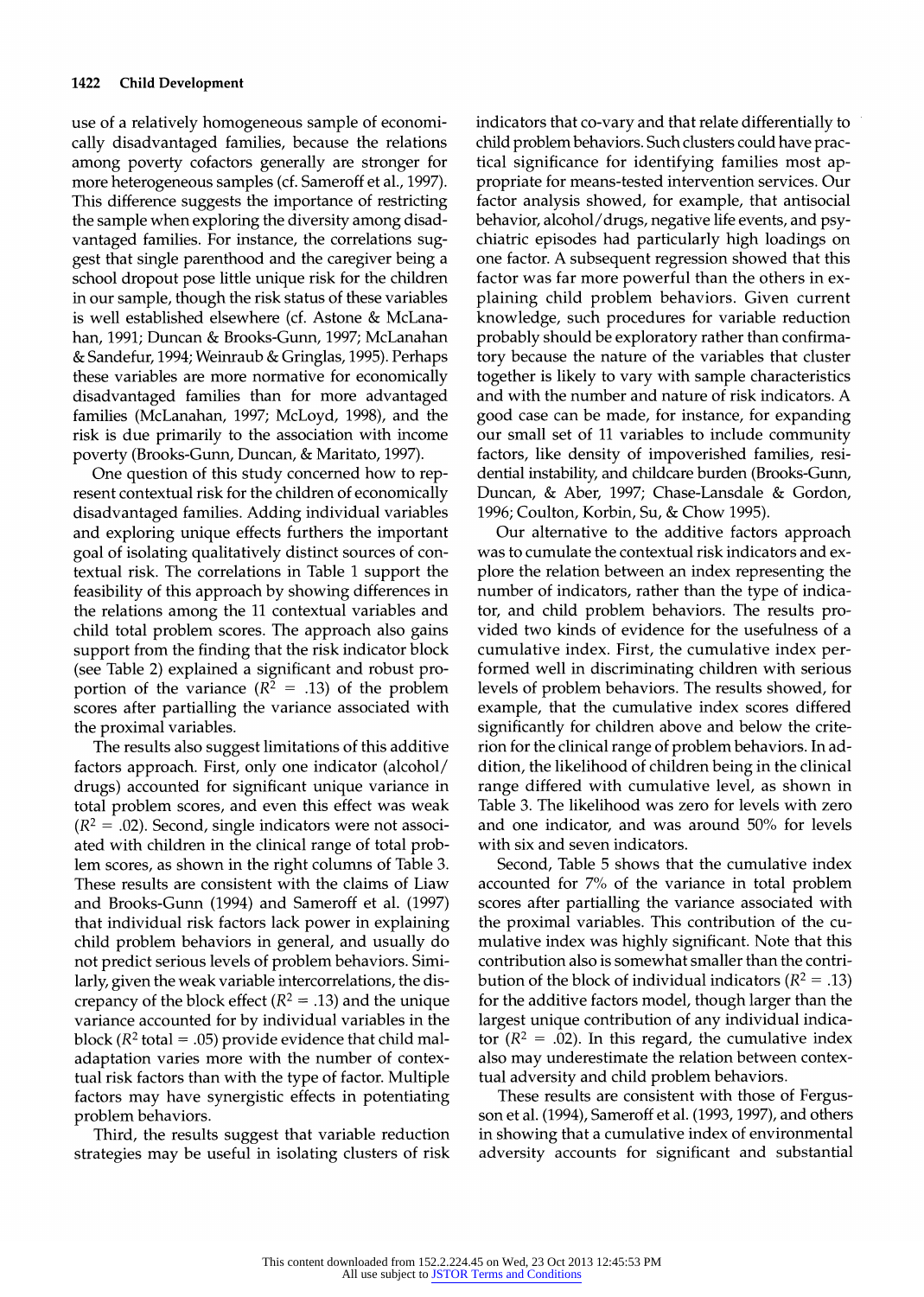**variance in child and adolescent problem behaviors. The results provide further evidence that child maladaptation usually may be a product of multiple environmental risks (Rutter, 1979), and they suggest that an index representing the number of risk factors may be useful in predicting serious behavior problems. Reducing contextual variables to a single index also is useful in facilitating tests for interactions of contextual adversity with proximal variables, like caregiver emotionality and child adaptability.** 

**Note that Liaw and Brooks-Gunn (1994) and Pungello et al. (1996) also have tested alternative representations of environmental adversity in relation to child problem behaviors, and generally found both advantages and disadvantages of additive factors and cumulative index models. One determinant of the relative advantages may be the number of contextual variables under consideration. Reducing contextual adversity to income and stressful life events, for example, enabled Pungello et al. (1996) to test for interactions as well as for the unique effects of additive factors for an economically heterogeneous sample. A second determinant may be the potential specificity in the relation between individual variables and child outcomes. A single cumulative index forfeits the possibility of identifying specific risk-outcome relations, although smaller indexes representing theoretically derived risk clusters may be useful in this regard (cf. Ackerman, Kogos, Youngstrom, Schoff, & Izard, 1999).** 

# **Caregiver Emotionality**

**Our cumulative index differs from those of Sameroff et al. (1993, 1997) and others (cf. Fergusson et al., 1994) in that our narrow index of contextual risk did not include proximal family variables. The empirical importance of distinguishing between contextual and proximal sources of environmental adversity is the potential independence of their contributions to child problem behaviors. Tables 2 and 5 provide strong evidence for this independence, as does the recent study by Deater-Deckard, Dodge, Bates, and Pettit (1998). The theoretical importance is that the distinction enables exploration of the possible mechanisms through which contextual risk may influence child outcomes. We tested two specific hypotheses about caregiver emotionality as a moderator of the relation between contextual risk and child problem behaviors.** 

**The hypothesis about negative emotionality was that the relation between contextual risk and child problem behaviors would be stronger in situations of lower negative emotionality than in situations of higher negative emotionality. Our assumption was that high caregiver negativity would establish a critical and**  **hostile frame for caregiver-child interactions that would dominate the influence of contextual risk. This assumption was based in part on the claims of Shaw et al. (1996) that caregiver variables dominate in accounting for child behavior problems in disadvantaged families. The significant interaction shown in Table 5 and the interpretation of this interaction provide evidence consistent with our hypothesis.** 

**The hypothesis about positive caregiver emotionality was that high positive emotionality might protect children in situations of high cumulative risk. A factor is protective if it is associated with a reduction in the negative effects of a risk variable. This hypothesis was based on work by Baldwin et al. (1993), Gottman et al. (1996), and Wilson & Gottman (1996), showing that positive emotionality may have an especially important influence on child outcomes in high risk situations; the hypothesis is motivated in particular by the lack of attention to positive emotionality in developmental studies. In support of this hypothesis, we found a significant interaction between the cumulative index and positive emotionality and the interpretation of this interaction indicated that the strength of the relation between the index and problem behavior varied inversely with positive emotionality. Thus, higher positive emotionality tended to mute the influence of higher cumulative risk. This evidence is consistent with the protection hypothesis.** 

**These findings for negative and positive caregiver emotionality have several implications. First, the results suggest the importance of examining possible moderators of the relation between contextual risk and child outcomes. It is critical to determine situations in which contextual risk may or may not have effects and how contextual risk translates to child outcomes. Including proximal variables in a cumulative index limits any analysis of situational variation or translation mechanisms.** 

**The second implication concerns the importance of focusing on caregiver emotionality variables in conceptualizing the interrelations between contextual risk, family processes, and child outcomes. Caregiver emotionality may play a central role in moderating these relations, because it has an enduring influence on all family interactions (cf. Gottman et al., 1996). For example, high negative emotionality may dominate family functioning in that it both causes and reflects changes in intimate partner relationships (a risk indicator), and it provides an overbearing negative climate for child development. Similarly, positive emotionality may play a critical role in framing positive and supporting parenting, which may moderate the relation between family adversity and children's adjustment (Pettit et al., 1997).**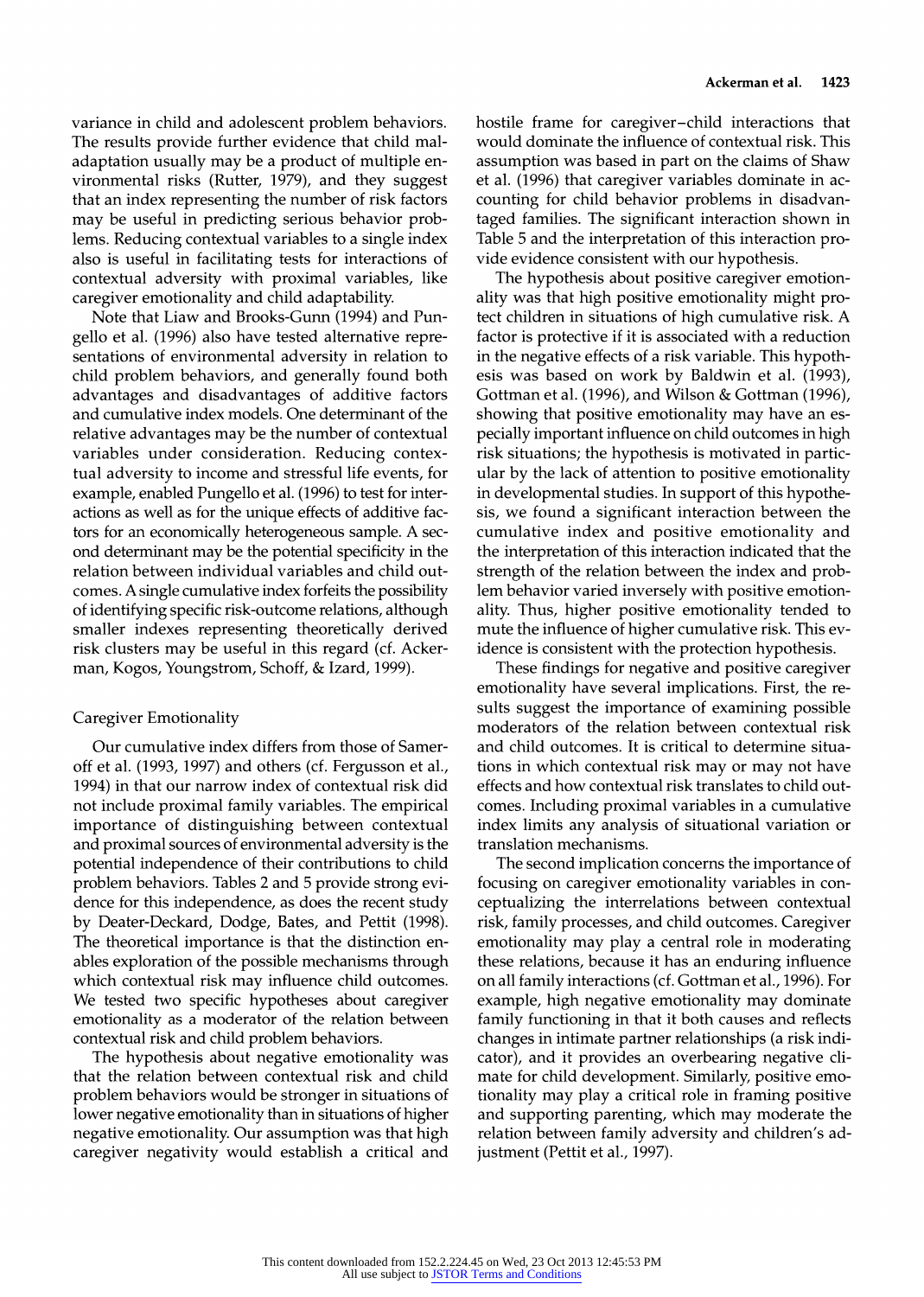**We also note two caveats concerning these implications. The first is that caregiver emotionality may influence the extent of contextual risk and vice versa. Such bidirectional effects obscure interpretation of the relations among variables. In the present study with disadvantaged families, the weak correlations**  between the cumulative index and negative,  $r(154)$  = .18, and positive,  $r(154) = .01$ , emotionality suggest **that this kind of selection effect was small. The low correlation with positive emotionality, in particular, is consistent with the findings of Diener and Diener (1996) and others (Lykken & Tellegen, 1996) that subjective well being is related weakly to economic adversity and its cofactors.** 

**The second caveat is that the moderating role of caregiver emotionality may specifically concern enduring aspects of emotionality that reflect dispositional variables. The DES-IV measure of emotionality is designed to assess trait emotionality, and indeed the test-retest correlations across two years were .60 for negative emotionality and .40 for positive emotionality. In contrast, the results of studies showing that caregiver negative mood mediates between family adversity and child outcome typically concern more episodic dysphoria resulting from acute environmental events, such as income loss. It is fair to state, however, that a better grasp on why and in what situations caregiver emotionality may function as a moderator or mediator awaits more research.** 

# **Child Adaptability**

**Our hypothesis was that children's temperamental adaptability would partially mediate the relation between cumulative risk and children's problem behaviors. The empirical motivation for this hypothesis comes from the finding of Barocas et al. (1991) that a child variable (attention) mediated the relation between contextual risk and child outcome for children from the RLS. The theoretical motivation derives from the suggestions of Rothbart and Ahadi (1994) and others that temperamental adaptability in particular may index an aspect of self-regulation involving stress reactivity, and that the development of self-regulation processes may be impaired by chronically stressful and chaotic environments. Thus, temperamental adaptability may provide one link between contextual risk and problems of behavior regulation in school.** 

**Our results provide some support for a partial mediation hypothesis. In particular, the three regressions suggested by Baron and Kenny (1986) showed that the cumulative index significantly predicted child problem scores, the index significantly predicted child adaptability, and both the index and adaptabil-** **ity significantly predicted child problem scores when entered together. Most important, the cumulative index showed a significant reduction in the variance explained in the first and last equation. The equations establish covariation among the variables and provide some evidence that adaptability partially mediated the relation between the cumulative index and child problem scores. Although the mediating effect was weak at best, the results have theoretical importance in identifying a possible mechanism linking contextual risk to child problem behaviors and demonstrating the need for more research on this topic.** 

**Finally, it is important to note some general limitations of this study. One is that our family history information reflects retrospective reporting by the caregiver. In addition, the status of the information was not qualified in terms of chronicity or recency. A second limitation is that information on all the variables except the outcome variable (i.e., teacher reports of problem behaviors) came from the same informant. This procedure could have affected the unique variance in problem behaviors explained by each variable. Third, the analyses do not permit causal conclusions, and it is likely that child problem behaviors, temperamental adaptability, and caregiver emotionality play some role in eliciting the events comprising the risk indicators. Finally, our sample is mostly composed of African American families, and sample size limited our ability to test for ethnicity differences in the relations between contextual risk and problem behaviors. Thus, our results lack demonstrated generality, and are most appropriate in reference to African American families.** 

**In summary, the results showed that the extent of contextual adversity predicts the problem behaviors in school of 6- and 7-year-old children from economically disadvantaged families, and that a cumulative index may be a particularly useful representation of contextual risk in some situations. Proximal process variables involving caregiver negative and positive emotionality moderated the relation between the cumulative index and child problem behaviors, thus providing evidence about situations in which contextual risk may or may not influence child behavior. A child variable provided evidence about another mechanism of influence in that temperamental adaptability partially mediated the relation between the cumulative index and problem behaviors.** 

# **ACKNOWLEDGMENTS**

**The W. T. Grant Foundation supported this research. We thank the children and caregivers who have participated in this research project, and the teachers and**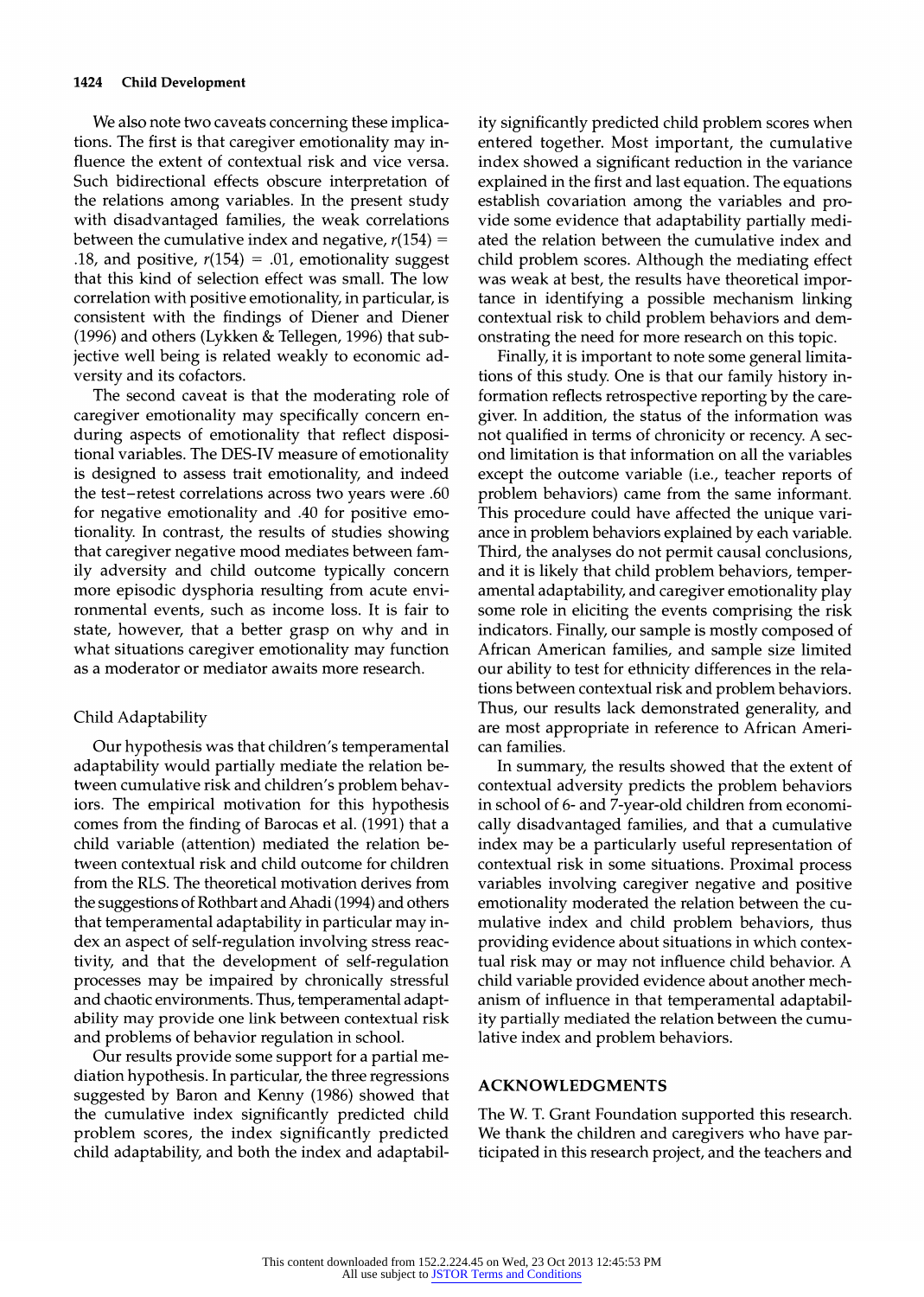**staffs of the many elementary schools that contributed to the research.** 

# **ADDRESSES AND AFFILIATIONS**

**Corresponding author: Brian P. Ackerman, Department of Psychology, University of Delaware, Newark, DE 19716; e-mail: BPA@udel.edu. Carroll E. Izard and Kristen Schoff are also at the University of Delaware; Eric A. Youngstrom is at Case Western Reserve University, Cleveland, OH; and Jen Kogos is at Applewood Center, Cleveland, OH.** 

# **REFERENCES**

- **Achenbach, T. M. (1991). Manual for the Child Behavior Checklist/4-18 and 1991 profile. Burlington: University of Vermont, Department of Psychiatry.**
- **Ackerman, B. P., Abe, J. A., & Izard, C. E. (1998). Differential emotions theory and emotional development. In M. F. Mascolo & S. Griffin (Eds.), What develops in emotional development? (pp. 85-106). New York: Plenum.**
- **Ackerman, B. P., Kogos, J., Youngstrom, E., Schoff, K., & Izard, C. (1999). Family instability and the problem behaviors of children from economically disadvantaged families. Developmental Psychology, 35, 258-268.**
- **Astone, N. M., & McLanahan, S. S. (1991). Family structure, parental practices, and high school completion. American Sociological Review, 56, 309-320.** 
	- **Baldwin, A. L., Baldwin, C. P., Kasser, T., Zax, M., Sameroff, A., & Seifer, R. (1993). Contextual risk and resilience during late adolescence. Development and Psychopathology, 5, 741-761.**
	- **Barocas, R., Seifer, R., Sameroff, A. J., Andrews, T. A., Croft, R. T., & Ostrow, E. (1991). Social and interpersonal determinants of developmental risk. Developmental Psychology, 27, 479-488.**
	- **Baron, R. M., & Kenny, D. A. (1986). The moderator-mediator variable distinction in social psychological research: Conceptual, strategic, and statistical considerations. Journal of Personality and Social Psychology, 51, 1173-1182.**
	- **Beck, A. T., & Steer, R. A. (1987). Beck Depression Inventory manual (2nd ed.). San Antonio, TX: Psychological Corporation.**
	- **Brooks-Gunn, J., Duncan, G. J., & Aber, J. L (1997). Neighbor-New York: Russell Sage Foundation.**
	- **Brooks-Gunn, J., Duncan, G. J., & Maritato, N. (1997). Poor families, poor outcomes: The well-being of children and youth. In G. J. Duncan & J. Brooks-Gunn (Eds.), Consequences of growing up poor (pp. 1-17). New York: Russell Sage Foundation.**
	- **Brooks-Gunn, J., Klebanov, P., Liaw, F, & Duncan, G. (1995). Toward an understanding of the effects of poverty upon children. In H. E. Fitzgerald, B. M. Lester, & B. Zuckerman (Eds.), Children of Poverty (pp. 3-37). New York: Garland.**
	- **Brown, J. S., & Achenbach, T. M. (1993). Bibliography of published studies using the Child Behavior Checklist and related**

**materials. Burlington: University of Vermont, Department of Psychiatry.** 

- **Campbell, S. B., Pierce, E. W., March, C. L., Ewing, L. J., & Szumowski, E. W. (1994). Hard-to-manage preschool boys: Symptomatic behavior across contexts and time. Child Development, 65, 836-851.**
- **Campbell, S. B., Pierce, E. W., Moore, G., Marakovitz, S., & Newby, K. (1996). Boys' externalizing problems at elementary school age: Pathways from early behavior problems, maternal control, and family stress. Development and Psychopathology, 8, 701-719.**
- **Chase-Lansdale, P. L., & Brooks-Gunn, J. (Eds.). (1995). Escape from poverty: What makes a difference for children? New York: Cambridge University Press.**
- **Chase-Lansdale, P. L., & Gordon, R. A. (1996). Economic hardship and the development of five- and six-yearolds: Neighborhood and regional perspectives. Child Development, 67, 3338-3367.** 
	- **Coll, C. G., Crnic, K., Lamberty, G., Waski, B. H., Jenkins, R., Garcia, H. V., & McAdoo, H. P. (1996). An integrative model for the study of developmental competencies in minority children. Child Development, 67, 1891- 1914.**
- **Conger, R. D., Patterson, G. R., & Ge, X. (1995). It takes two to replicate: A mediational model for the impact of parents' stress on adolescent adjustment. Child Development, 66, 80-97.**
- **Coulton, C. J., Korbin, J. E., Su, M., & Chow, J. (1995). Community level factors and child maltreatment rates. Child Development, 66, 1262-1276.** 
	- **Cummings, E. M., & Davies, P. (1996). Emotional security as a regulatory process in normal development and the development of psychopathology. Development and Psychopathology, 8, 123-139.**
	- **Deater-Deckard, K., Dodge, K. A., Bates, J. E., & Pettit, G. S. (1996). Physical discipline among African American and European American mothers: Links to children's externalizing behaviors. Developmental Psychology, 32, 1065- 1072.**
	- **Deater-Deckard, K., Dodge, K. A., Bates, J. E., & Pettit, G. S. (1998). Multiple risk factors in the development of externalizing behavior problems: Group and individual differences. Development and Psychopathology, 10, 469- 494.**
	- **Diener, E., & Diener, C. (1996). Most people are happy. Psychological Science, 7, 181-185.**
- **hood poverty: Vol. 1. Context and consequences for children. Dodge, K. A., Pettit, G. S., & Bates, J. E. (1994). Socialization mediators of the relation between socioeconomic status and child conduct problems. Child Development, 65, 649- 665.** 
	- **Duncan, G. J., & Brooks-Gunn, J. (Eds.). (1997). Consequences of growing up poor. New York: Russell Sage Foundation.**
	- **Fergusson, D. M., Horwood, L. J., & Lynskey, M. T. (1994). The childhoods of multiple problem adolescents: A 15 year longitudinal study. Journal of Child Psychology and Psychiatry, 35, 1123-1140.**
	- **Fergusson, D. M., & Lynskey, M. T. (1996). Adolescent resiliency to family adversity. Journal of Child Psychology and Psychiatry, 37, 281-292.**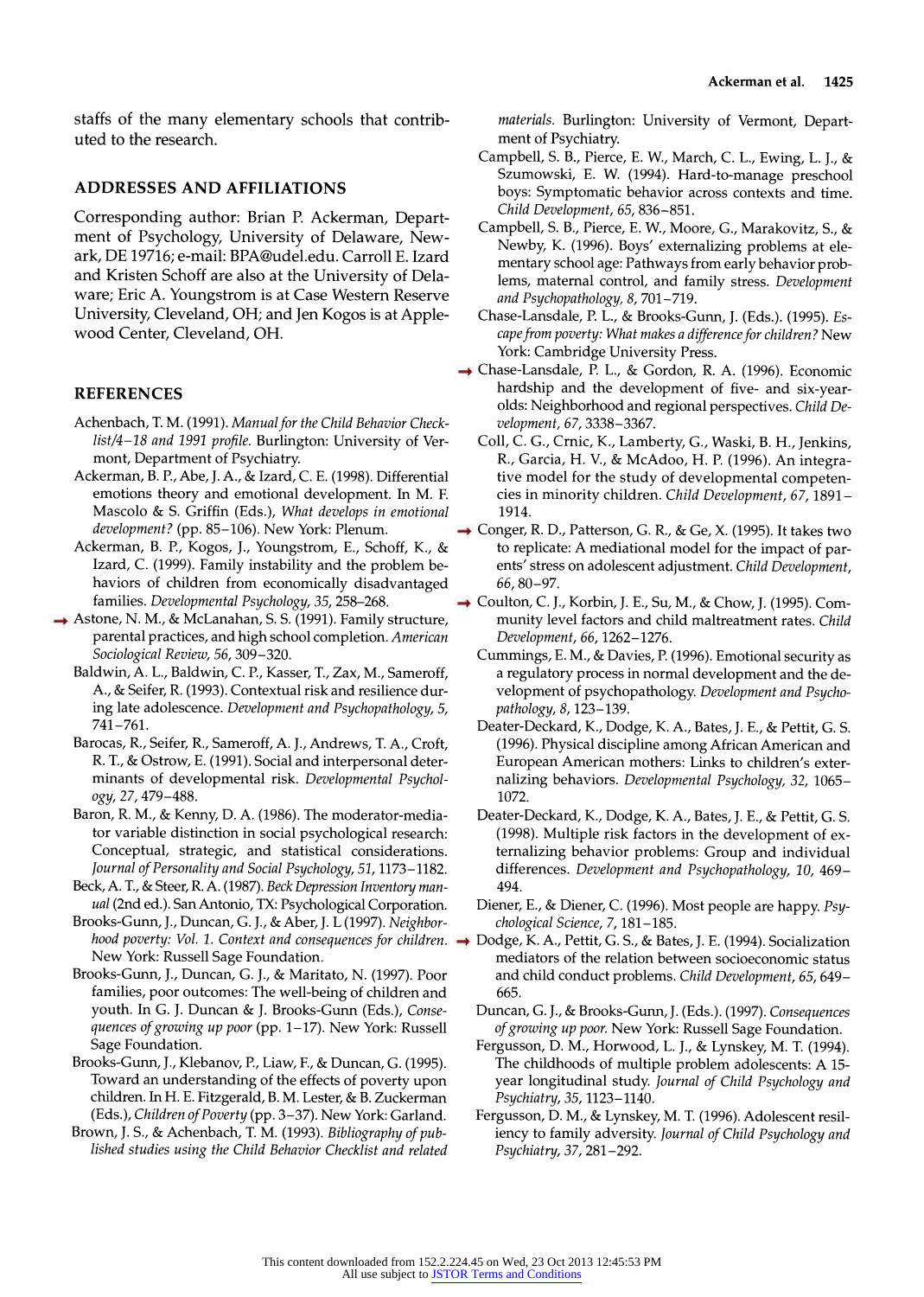- **Fitzgerald, H. E., Lester, B. M., & Zuckerman, B. (Eds.). (1995). Children of poverty. New York: Garland.**
- **Gottman, J. M., Katz, L. F., & Hooven, C. (1996). Parental ilies: Theoretical models and preliminary data. Journal of Family Psychology, 10, 243-268.**
- **Haapasalo, J., & Tremblay, R. E. (1994). Physically aggressive boys from ages 6 to 12: Family background, parent-Consulting and Clinical Psychology, 62, 1044-1052.**
- **Hanson, T. L., McLanahan, S., & Thomson, E. (1997). Ecobeing. In G. J. Duncan & J. Brooks-Gunn (Eds.), Consequences of growing up poor (pp. 190-238). New York: Russell Sage Foundation.**
- **Harnish, J. D., Dodge, K. A., & Valente, E. (1995). Motherchild interaction quality as a partial mediator of the roles of maternal depressive symptomatology and socioeconomic status in the development of child behavior problems. Child Development, 66, 739-753.**
- **Hernandez, D. J. (1997). Child development and the social demography of childhood. Child Development, 68, 149- 169.** 
	- **Izard, C. E. (1972). Patterns of emotions. San Diego: Academic Press.**
	- **Izard, C. E., Libero, D. Z., Putnam, P., & Haynes, O. M. (1993). Stability of emotion experiences and their relations to traits of personality. Journal of Personality and Social Psychology, 64, 847-860.**
	- **Jaccard, J., Turrisi, R., & Wan, C. K. (1990). Interaction effects in multiple regression. Newbury Park, CA: Sage.**
	- **Levine, S., & Wiener, S. G. (1989). Coping with uncertainty: A paradox. In D. S. Palermo (Ed.), Coping with uncertainty: Behavioral and developmental perspectives (pp. 1- 16). Hillsdale, NJ: Erlbaum.**
	- **Liaw, F., & Brooks-Gunn, J. (1994). Cumulative familial risks and low-birthweight children's cognitive and behavioral development. Journal of Clinical Child Psychology, 23, 360-372.**
- **Lorenz, F. O., Simons, R. L., Conger, R. D., Elder, G. H., Johnson, C., & Chao, W. (1997). Married and recently divorced mothers' stressful events and distress: Tracing 219-232.** 
	- **Luster, T., & McAdoo, H. P. (1994). Factors related to the achievement and adjustment of young African-American children. Child Development, 66, 1080-1094.**
	- **Lykken, D., & Tellegen, A. (1996). Happiness is a stochastic phenomenon. Psychological Science, 7, 186-189.**
	- **McDevitt, S. C., & Carey, W. B. (1978). The measurement of temperament in 3-7 year old children. Journal of Child Psychology and Psychiatry, 19, 245-253.**
	- **McLanahan, S. S. (1997). Parent absence or poverty: Which matters most? In G. J. Duncan & J. Brooks-Gunn (Eds.), Consequences of growing up poor (pp. 35-48). New York: Russell Sage Foundation.**
	- **McLanahan, S. S., & Sandefur, G. (1994). Growing up with a single parent: What hurts, what helps? Cambridge, MA: Harvard University Press.**
- **McLoyd, V. C. (1998). Socioeconomic disadvantage and child development. American Psychologist, 53, 185- 204.**
- **meta-emotion philosophy and the emotional life of fam-McLoyd, V. C., Jayaratne, T. E., Ceballo, R., & Borquez, J. (1994). Unemployment and work interruption among African American single mothers: Effects on parenting and adolescent socioemotional functioning. Child Devek opment, 65, 562-589.**
- **ing behavior, and prediction of delinquency. Journal of Miller, J. E., & Davis, D. (1997). Poverty history, marital history, and quality of children's home environments. Journal of Marriage and the Family, 59, 996-1007.**
- **nomic resources, parental practices, and children's well-Pettit, G. S., Bates, J. E., & Dodge, K. A. (1997). Supportive parenting, ecological context, and children's adjustment: A seven-year longitudinal study. Child Development, 68, 908-923.** 
	- **Pungello, E. P., Kupersmidt, J. B., Burchinal, M. R., & Patterson, C. J. (1996). Environmental risk factors and children's achievement from middle childhood to early adolescence. Developmental Psychology, 32, 755-767.**
	- **Rothbart, M. K., & Ahadi, S. A. (1994). Temperament and the development of personality. Special Issue: Personality and psychopathology. Journal of Abnormal Psychology, 103, 55-66.**
	- **Rothbart, M. K., & Bates, J. E. (1997). Temperament. In N. Eisenberg (Ed.), W. Damon (Series Ed.), Handbook of child psychology: Vol.3. Social, emotional, and personality development (5th ed., pp. 105-176). New York: Wiley.**
	- **Rutter, M. (1979). Protective factors in children's responses to stress and disadvantage. In M. W. Kent & J. E. Rolf (Eds.), Primary prevention of psychopathology (Vol. 3, pp. 49-74). Hanover, NH: University Press of New England.**
	- **Rutter, M. (1990). Commentary: Some focus and process considerations regarding effects of parental depression on children. Developmental Psychology, 26, 60-67.**
	- **Rutter, M., Cox, A., Tupling, C., Berger, M., & Yule, W. (1975). Attainment and adjustment in two geographical areas: 1. The prevalence of psychiatric disorder. British Journal of Psychiatry, 126, 493-509.**
	- **Rutter, M., Yule, B., Quinton, D., Rowlands, O., Yule, W., & Berger, W. (1975). Attainment and adjustment in two geographical areas: 3. Some factors accounting for area differences. British Journal of Psychiatry, 126, 520-533.**
- **change across time. Journal of Marriage and the Family, 59, Sameroff, A. J., Seifer, R., Baldwin, A., & Baldwin, C. (1993). Stability of intelligence from preschool to adolescence: The influence of social and family risk factors. Child Development, 64, 80-97.** 
	- **Sameroff, A. J., Seifer, R., & Bartko, T. (1997). Environmental perspective on adaptation during childhood and adolescence. In S. S. Luthar, J. A. Burack, D. Cicchetti, & J. R. Weisz (Eds.), Developmental Psychopathology (pp. 507- 526). Cambridge, UK: Cambridge University Press.**
	- **Sampson, R. J., & Laub, J. H. (1994). Urban poverty and the family context of delinquency: A new look at structure and process in a classic study. Child Development, 65, 523-540.** 
		- **Sanson, A., Oberklaid, F., Pedlow, R., & Prior, M. (1991). Risk indicators: Assessment of infancy predictors of preschool behavioral maladjustment. Journal of Child Psychology and Psychiatry, 32, 609-626.**